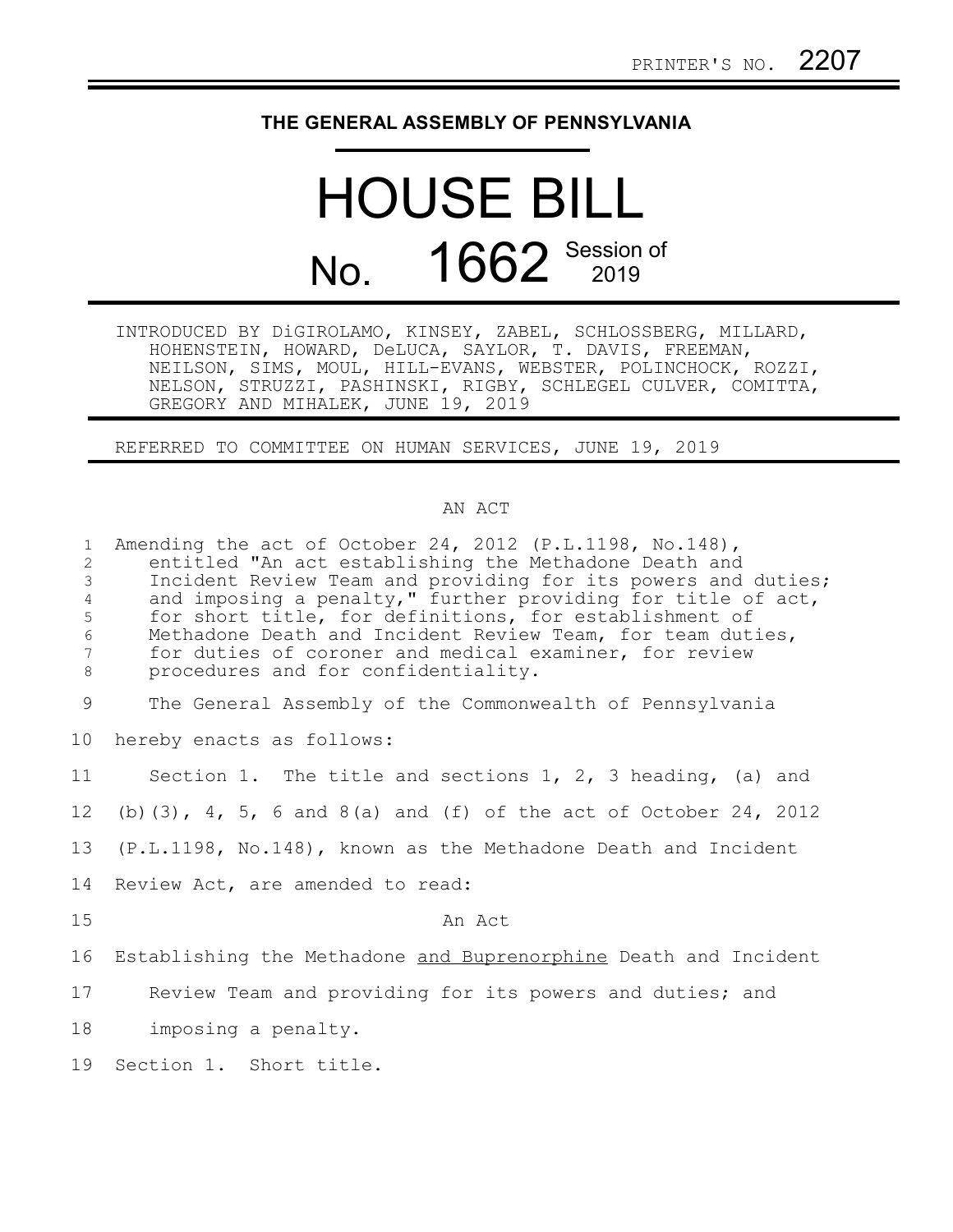This act shall be known and may be cited as the Methadone and Buprenorphine Death and Incident Review Act. 1 2

Section 2. Definitions. 3

The following words and phrases when used in this act shall have the meanings given to them in this section unless the context clearly indicates otherwise: 4 5 6

"Department." The Department of Drug and Alcohol Programs of the Commonwealth. 7 8

"Methadone-related or buprenorphine-related death." A death where methadone or buprenorphine was: 9 10

11

(1) a primary or secondary cause of death; or

12

(2) may have been a contributing factor.

"Methadone-related or buprenorphine-related incident." A situation where methadone or buprenorphine may be a contributing factor which: 13 14 15

(1) does not involve a fatality; and 16

(2) involves: 17

18

(i) a serious injury; or

(ii) unreasonable risk of death or serious injury. ["Narcotic treatment program."] "Opioid-assisted treatment program." A program licensed and approved by the Department of Drug and Alcohol Programs for chronic opiate drug users that administers or dispenses agents under a narcotic treatment physician's order, either for detoxification purposes or for maintenance. 19 20 21 22 23 24 25

"Secretary." The Secretary of Drug and Alcohol Programs of the Commonwealth. 26 27

"Team." The Methadone and Buprenorphine Death and Incident Review Team established under section 3. 28 29

Section 3. Establishment of Methadone and Buprenorphine Death 20190HB1662PN2207 - 2 -30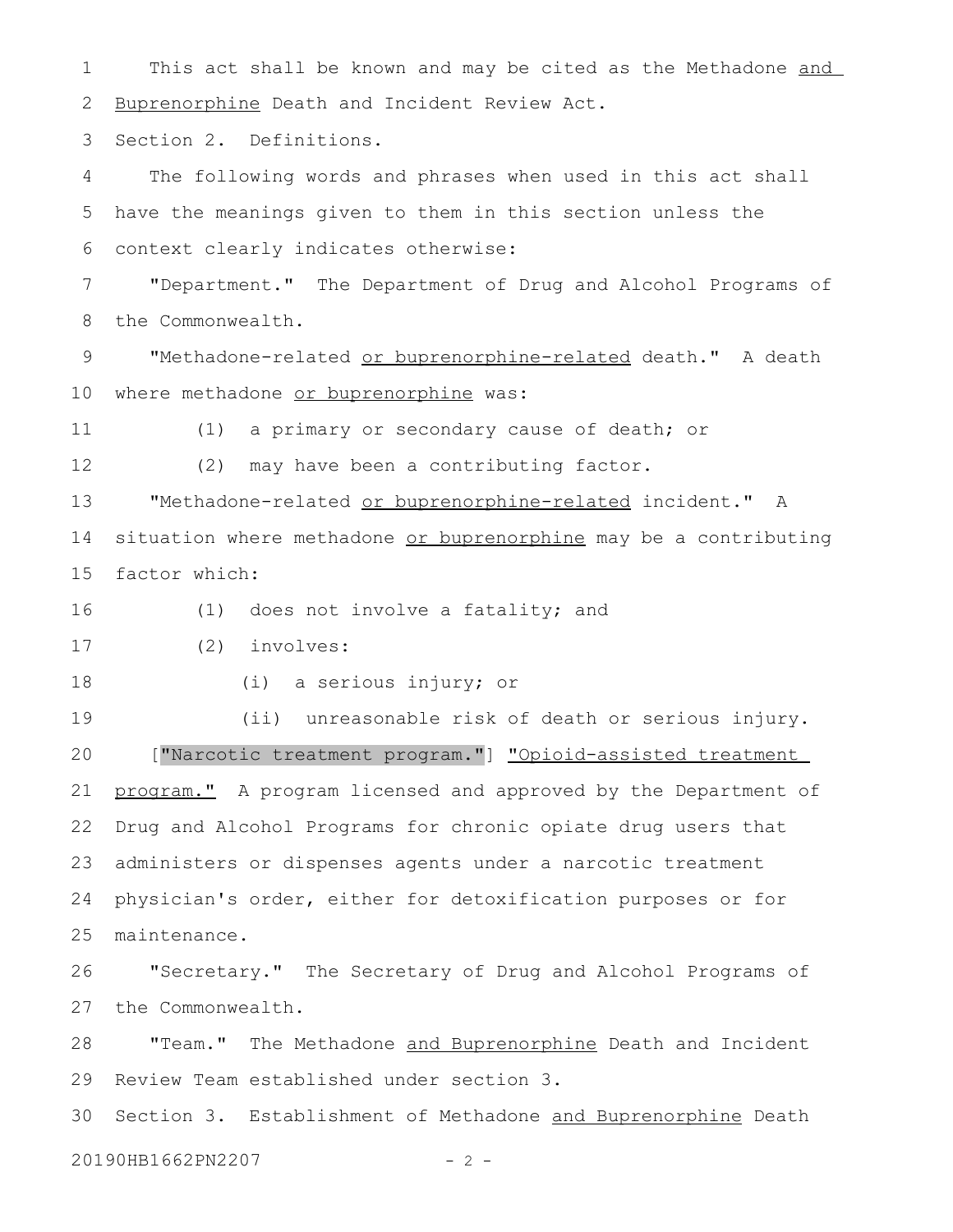1

and Incident Review Team.

(a) Team established.--The department shall establish a Methadone and Buprenorphine Death and Incident Review Team and conduct a review and shall examine the circumstances surrounding methadone-related or buprenorphine-related deaths and methadonerelated or buprenorphine-related incidents in this Commonwealth for the purpose of promoting safety, reducing methadone-related or buprenorphine-related deaths and methadone-related or buprenorphine-related incidents and improving treatment practices. (b) Composition.--The team shall consist of the following individuals: \* \* \* (3) The following individuals appointed by the secretary: (i) A representative from [narcotic treatment programs as defined in 28 Pa. Code § 701.1 (relating to definitions)] an opioid-assisted treatment program. (ii) A representative from a licensed drug and alcohol addiction treatment program that is not defined as [a narcotic treatment program] an opioid-assisted treatment program. (iii) A representative from law enforcement recommended by a Statewide association representing members of law enforcement. (iv) A representative from the medical community recommended by a Statewide association representing physicians. (v) A district attorney recommended by a Statewide association representing district attorneys. 2 3 4 5 6 7 8 9 10 11 12 13 14 15 16 17 18 19 20 21 22 23 24 25 26 27 28 29 30

20190HB1662PN2207 - 3 -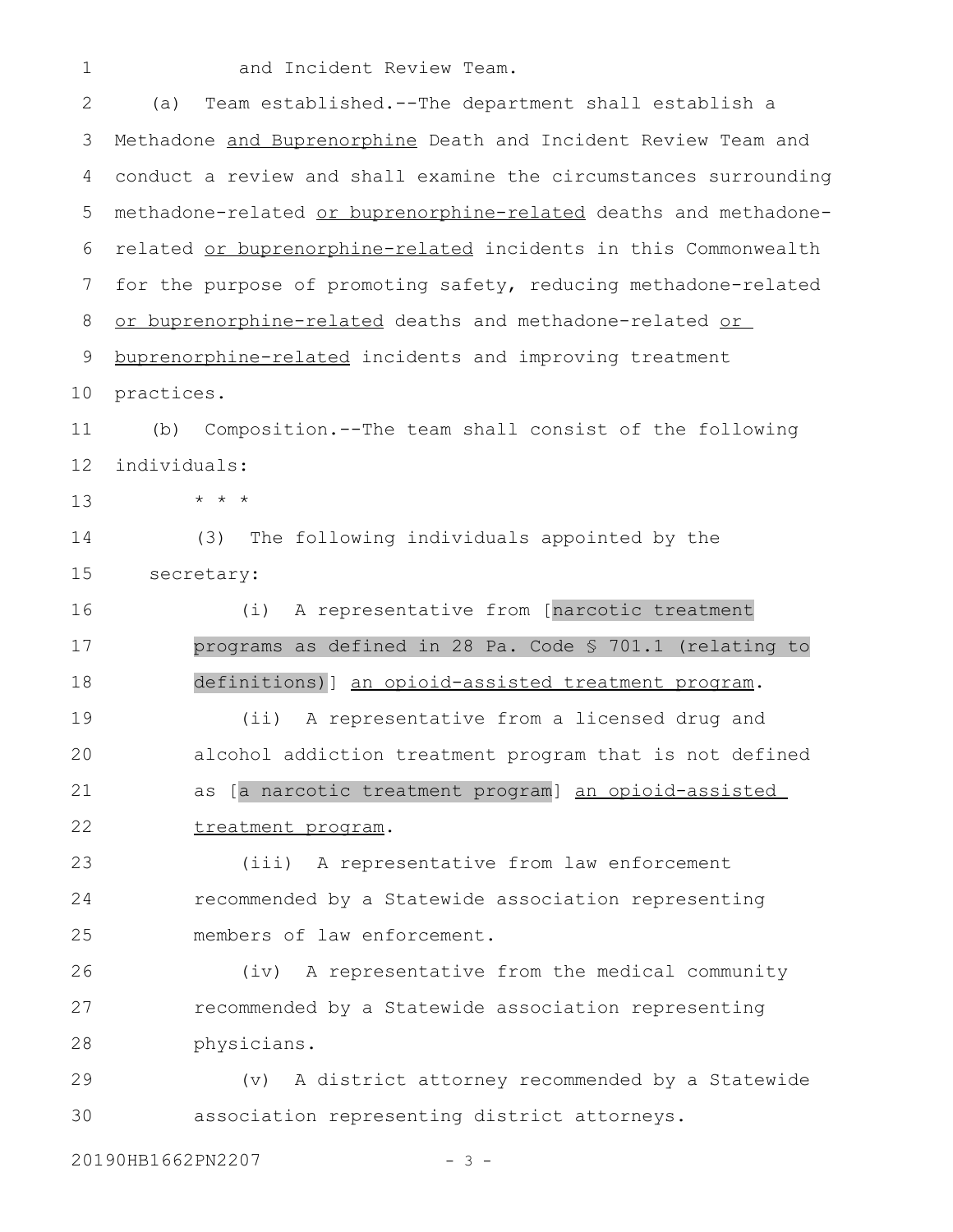(vi) A coroner or medical examiner recommended by a Statewide association representing county coroners and medical examiners. (vii) A member of the public. (viii) A patient or family advocate. (ix) A representative from a recovery organization. 1 2 3 4 5 6

Section 4. Team duties. 8

\* \* \*

7

The team shall: 9

(1) Review each death where methadone or buprenorphine was either the primary or a secondary cause of death and review methadone-related or buprenorphine-related incidents. 10 11 12

(2) Determine the role that methadone or buprenorphine played in each death and methadone-related or buprenorphinerelated incident. 13 14 15

(3) Communicate concerns to regulators and facilitate communication within the health care and legal systems about issues that could threaten health and public safety. 16 17 18

(4) Develop best practices to prevent future methadonerelated or buprenorphine-related deaths and methadone-related or buprenorphine-related incidents. The best practices shall be: 19 20 21 22

23

24

(i) Promulgated by the department as regulations. (ii) Posted on the department's Internet website.

(5) Collect and store data on the number of methadonerelated or buprenorphine-related deaths and methadone-related or buprenorphine-related incidents and provide a brief description of each death and incident. The aggregate statistics shall be posted on the department's Internet website. The team may collect and store data concerning 25 26 27 28 29 30

20190HB1662PN2207 - 4 -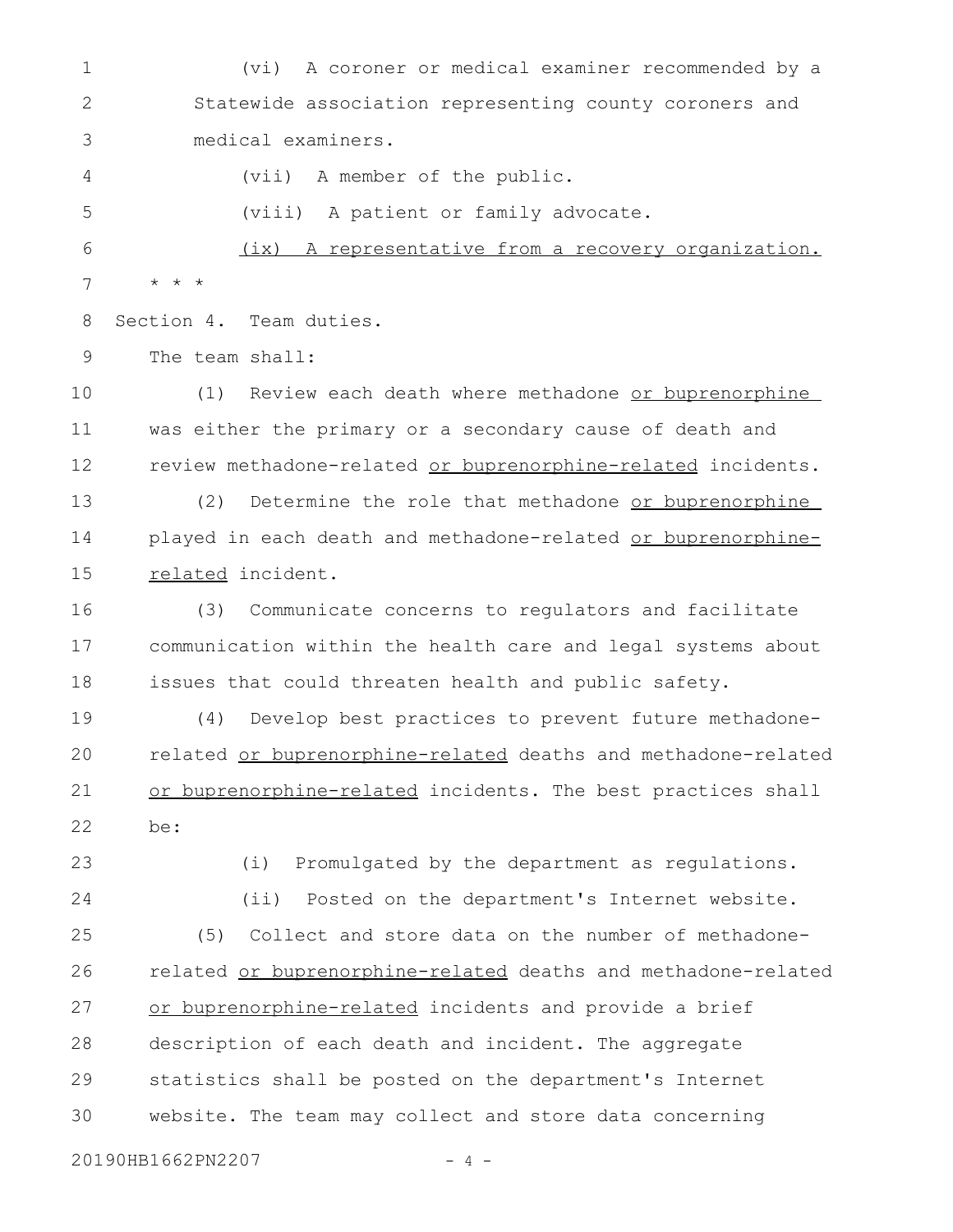deaths and incidents related to other drugs used in opiate treatment. 1 2

(6) Develop a form for the submission of methadonerelated or buprenorphine-related deaths and methadone-related or buprenorphine-related incidents to the team by any concerned party. 3 4 5 6

(7) Develop, in consultation with a Statewide association representing county coroners and medical examiners, a model form for county coroners and medical examiners to use to report and transmit information regarding methadone-related or buprenorphine-related deaths to the team. The team and the Statewide association representing county coroners and medical examiners shall collaborate to ensure that all methadone-related or buprenorphine-related deaths are, to the fullest extent possible, identified by coroners and medical examiners. 7 8 9 10 11 12 13 14 15 16

(8) Develop and implement any other strategies that the team identifies to ensure that the most complete collection of methadone-related or buprenorphine-related death and methadone-related or buprenorphine-related serious incident cases reasonably possible is created. 17 18 19 20 21

(9) Prepare an annual report that shall be posted on the department's Internet website and distributed to the chairman and minority chairman of the Judiciary Committee of the Senate, the chairman and minority chairman of the Public Health and Welfare Committee of the Senate, the chairman and minority chairman of the Judiciary Committee of the House of Representatives and the chairman and minority chairman of the Human Services Committee of the House of Representatives. Each report shall: 22 23 24 25 26 27 28 29 30

20190HB1662PN2207 - 5 -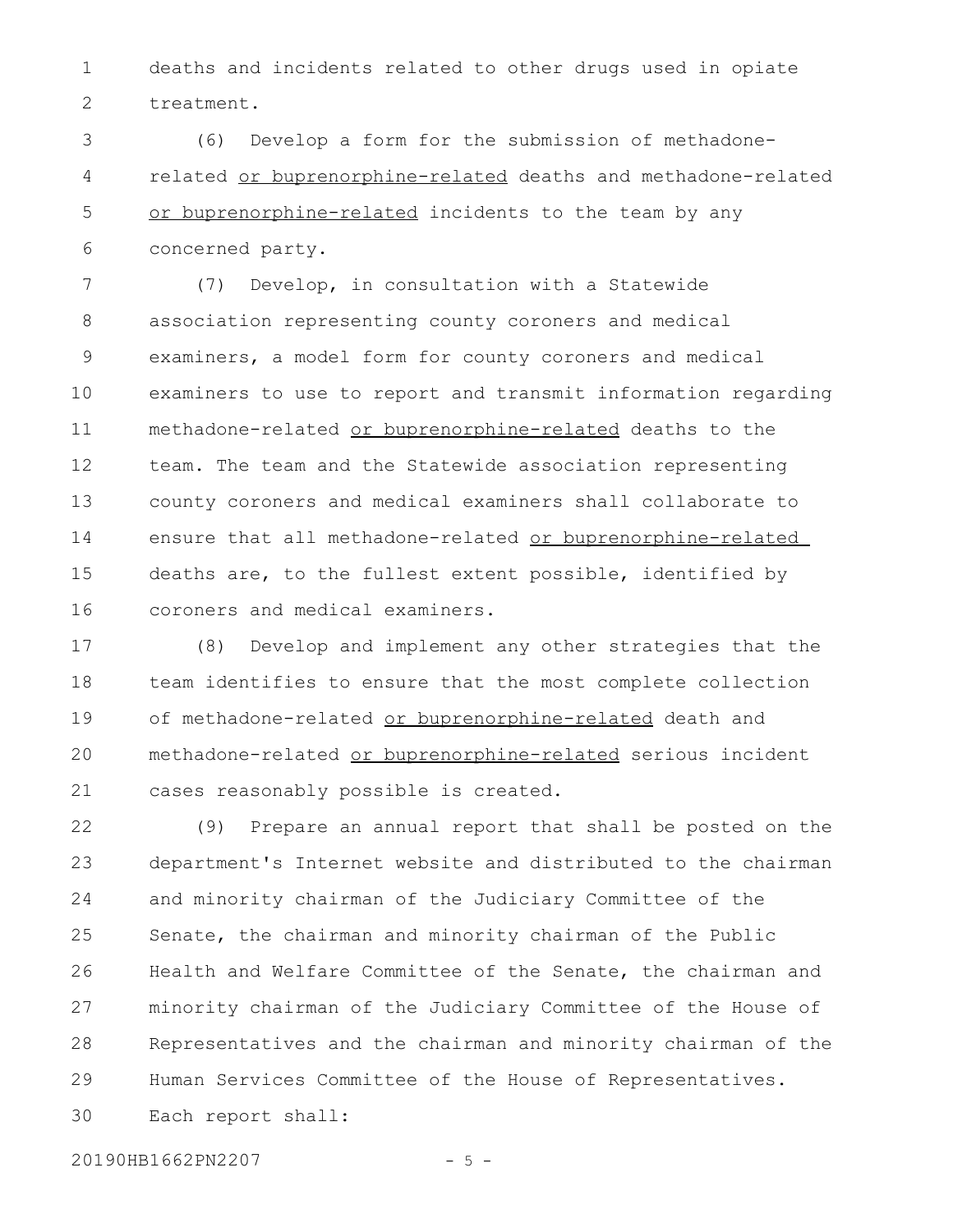(i) Provide public information regarding the number and causes of methadone-related or buprenorphine-related deaths and methadone-related or buprenorphine-related incidents. 1 2 3 4

(ii) Provide aggregate data on five-year trends on methadone-related or buprenorphine-related deaths and methadone-related or buprenorphine-related incidents when such information is available. 5 6 7 8

(iii) Make recommendations to prevent future methadone-related or buprenorphine-related deaths, methadone-related or buprenorphine-related incidents and abuse and set forth the department's plan for implementing the recommendations. 9 10 11 12 13

(iv) Recommend changes to statutes and regulations to decrease methadone-related or buprenorphine-related deaths and methadone-related or buprenorphine-related incidents. 14 15 16 17

(v) Provide a report on methadone-related or buprenorphine-related deaths and methadone-related or buprenorphine-related incidents and concerns regarding [narcotic] opioid-assisted treatment programs. 18 19 20 21

(10) Develop and publish on the department's Internet website a list of meetings for each year. 22 23

Section 5. Duties of coroner and medical examiner. 24

A county coroner or medical examiner shall forward all methadone-related or buprenorphine-related death cases to the team for review. The county coroner and medical examiner shall use the model form developed by the team to transmit the data. Section 6. Review procedures. 25 26 27 28 29

The team may review the following information: 30

20190HB1662PN2207 - 6 -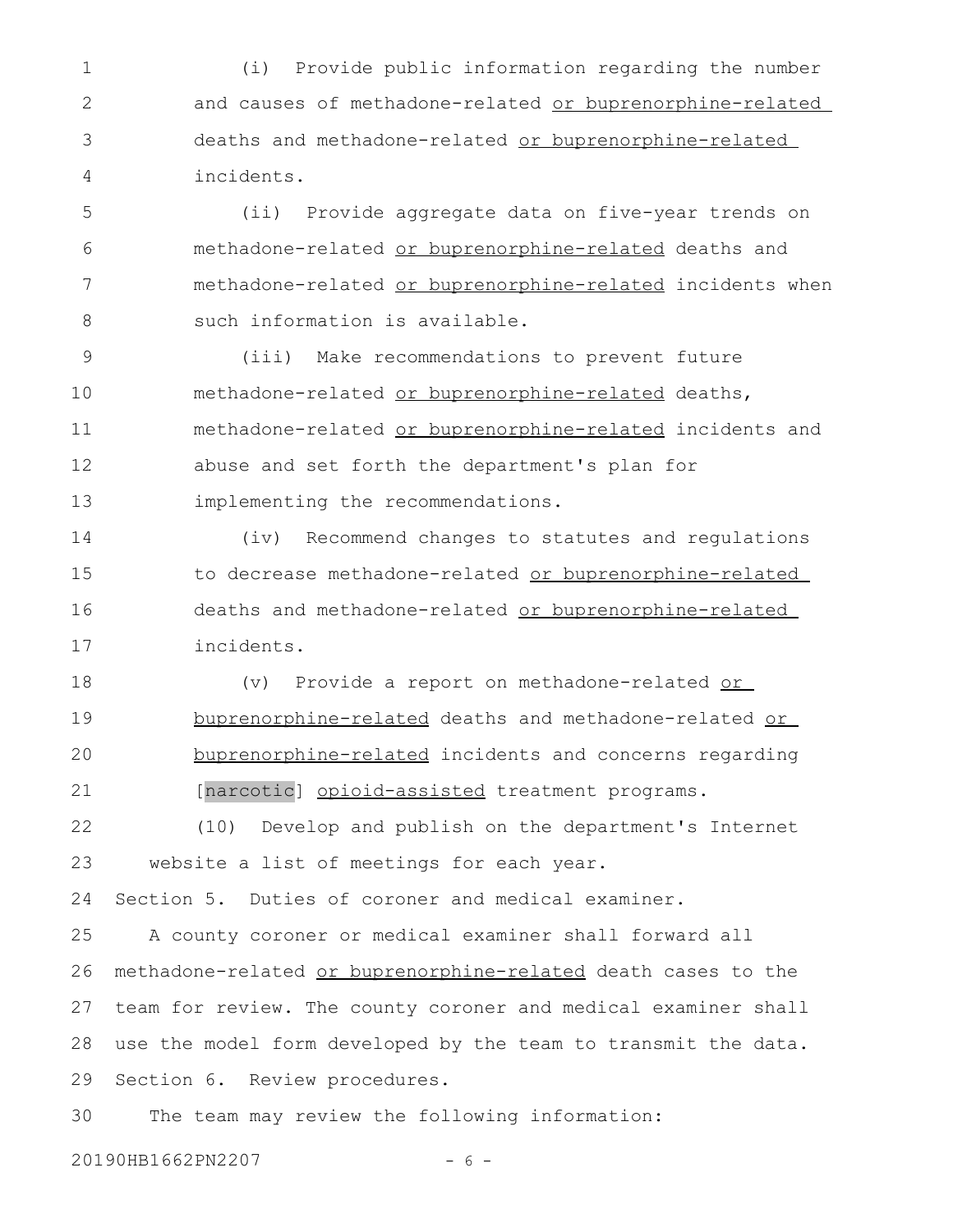(1) Coroner's reports or postmortem examination records unless otherwise prohibited by Federal or State laws, regulations or court decisions. 1 2 3

4

(2) Death certificates and birth certificates.

(3) Law enforcement records and interviews with law enforcement officials as long as the release of such records will not jeopardize an ongoing criminal investigation or proceeding. 5 6 7 8

(4) Medical records from hospitals, other health care providers and [narcotic treatment programs] opioid-assisted treatment programs. 9 10 11

(5) Information and reports made available by the county children and youth agency in accordance with 23 Pa.C.S. Ch. 63 (relating to child protective services). 12 13 14

(6) Information made available by firefighters or emergency services personnel. 15 16

(7) Reports and records made available by the court to the extent permitted by law or court rule. 17 18

(8) EMS records. 19

(9) Traffic fatality reports. 20

(10) [Narcotic treatment program] Opioid-assisted treatment program incident reports. 21 22

(11) [Narcotic treatment program] Opioid-assisted treatment program licensure surveys from the program 23 24

licensure division. 25

(12) Any other records necessary to conduct the review. Section 8. Confidentiality. 26 27

(a) Maintenance.--The team shall maintain the confidentiality of any identifying information obtained relating to the death of an individual or adverse incidents regarding 28 29 30

20190HB1662PN2207 - 7 -